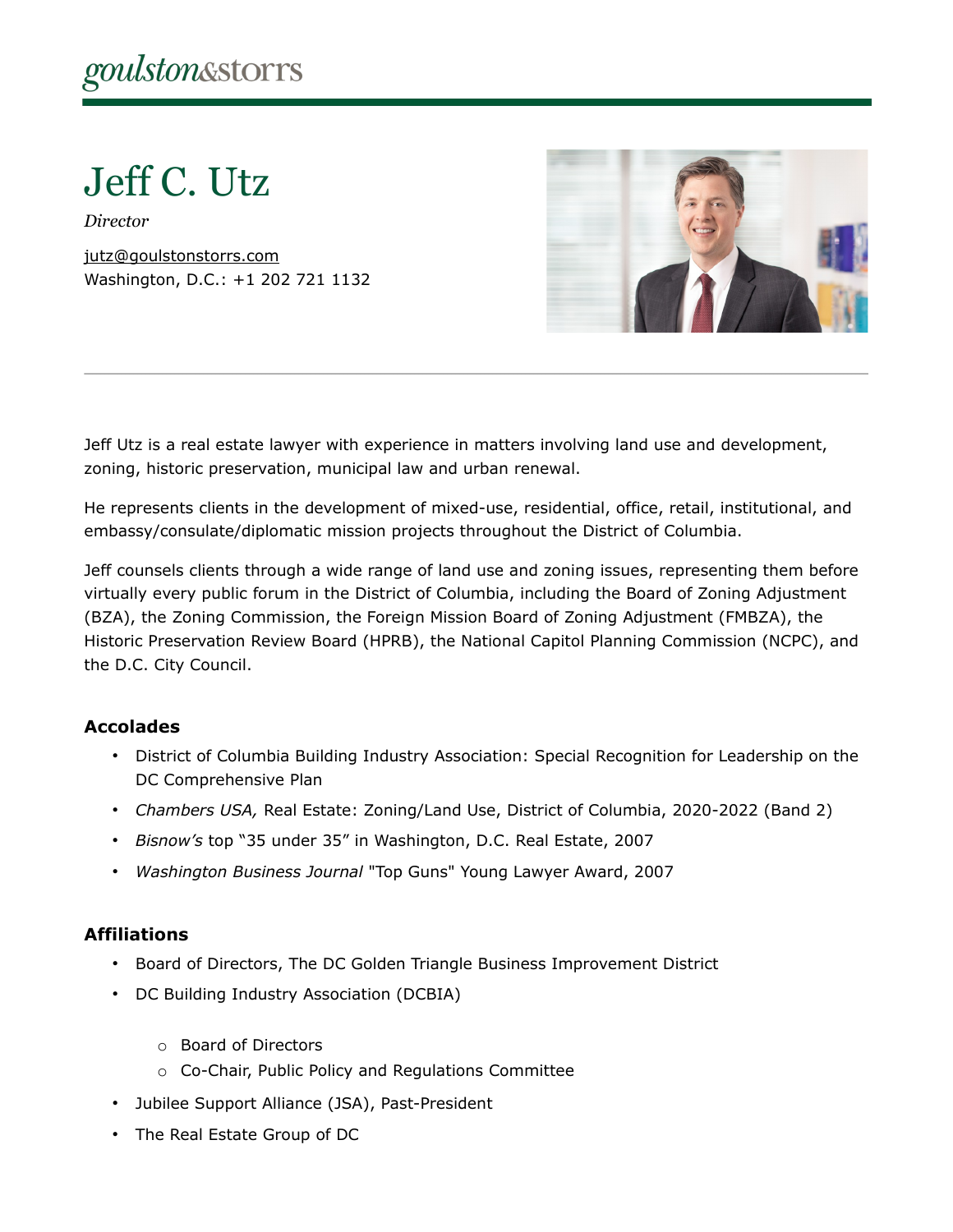- DC Bar Association
- Virginia Bar Association
- American Bar Association

### **Admissions**

- Virginia
- District of Columbia

# **Education**

- University of Pennsylvania Law School (J.D., 2003)
- University of North Carolina (B.A., 1996)

# Representative Matters

#### **Jubilee Housing, Inc. Expands Affordable Housing Portfolio**

Jubilee Housing, Inc. ("Jubilee") provides affordable housing and supportive services to more than 700 economically disadvantaged individuals and families in Washington, D.C. The nonprofit turned to Goulston & Storrs when it was presented with the opportunity to expand its affordable housing portfolio through the acquisition of a 66-unit residential building, the Maycroft Apartments at 1640 Columbia Road, NW. Goulston & Storrs helped Jubilee develop a strategy to meet the cost of rehabilitation and obtain approval for the property's desired uses, such as a child care center, that were not allowed as a matter of right.

Jubilee's forty years of providing quality affordable housing in Washington, D.C. has led to a reputation that attracts off-market offers to adapt buildings to affordable housing use. With regard to the Maycroft opportunity, Goulston & Storrs worked with Jubilee to develop a winning strategy that takes advantage of zoning relief and implementation of historic preservation tax credits.

A Goulston & Storrs team went to work on the project as a natural extension of the relationship built through a history of land use representation and organizational support. In fact, attorneys Allison Prince, Paul Tummonds and Jeff Utz served sequential terms totaling almost eighteen years on the Board of the Jubilee Support Alliance. Goulston & Storrs was a natural fit.

To help meet the cost of rehabilitation, the firm helped shepherd the project through historic landmark designation and assisted the client in implementing an associated tax credit strategy. To allow the desired uses of a child development center, a teen education center and a job counseling center in a property zoned for only residential use, Jeff Utz led Jubilee through the Board of Zoning Appeals ("BZA") process for special exception approval for each additional use.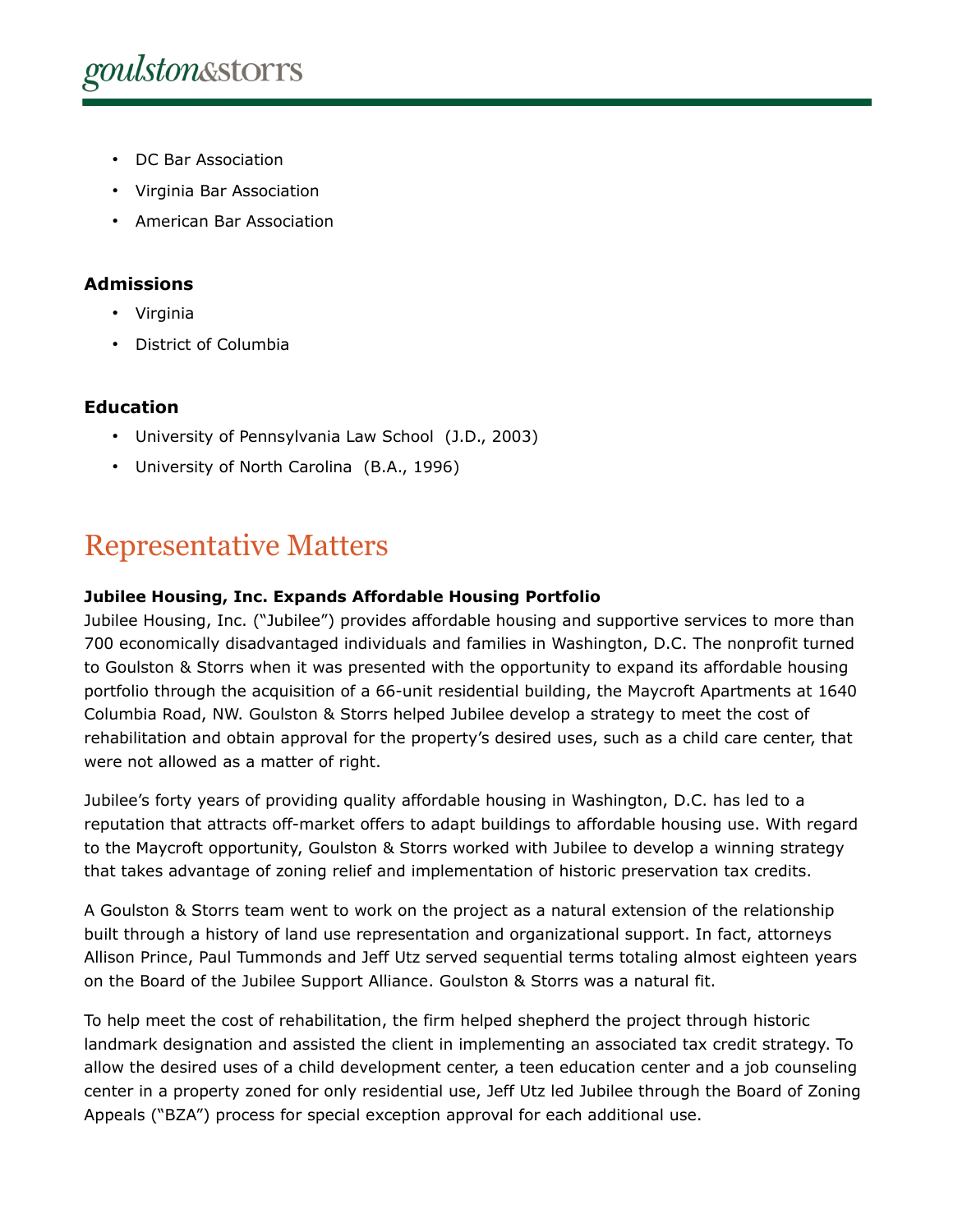Teamwork between the firm and Jubilee led to favorable results. The historic preservation tax credits gave Jubilee financing momentum to build a successful capital campaign, and the zoning relief came quickly in the form of a next-day summary order from the BZA. Most importantly, the neighborhood will soon benefit from the expansion of Jubilee's urban, affordable housing and its related services. Congratulations Jubilee!

### **About Jubilee**

Since the organization's founding in 1973, Jubilee has been a model for programs around the country seeking effective responses to the urban affordable housing crisis. Jubilee provides quality housing in a supportive community to expand life options for people with low-incomes.

#### **Land Use and Zoning for Eckington Yards**

Representation of a joint venture in connection with all of the land use and zoning entitlements for Eckington Yards (1619 Eckington Place and 1500 Harry Thomas Way, NE) a Planned Unit Development project which is located in the Eckington neighborhood of Washington D.C. helped the client with a Zoning Map amendment for this property from industrial to mixed-use so that they may redevelop it into residential and commercial, including light industrial, space.

#### **Land Use and Zoning Entitlements for 500-530 Morse Street NE**

Representation of a real estate developer in connection with all of the land use and zoning entitlements for 500-530 Morse Street NE Planned Unit Development project and Zoning Map amendment, which is located in the Union Market district of Washington D.C. The firm helped the client with rezoning this property from industrial to mixed-use so that they may redevelop it into residential and commercial, including light industrial, space.

#### **Land Use and Zoning Entitlement Efforts Within Union Market District of Washington D.C.**

Representation of a developer in connection with several land use and zoning entitlements efforts within the Union Market District in Washington D.C., including the Second Stage Planned Unit Development project at 1270-1300 4th Street NE and the Second Stage Planned Unit Development project at 1309 5th Street NE. The firm has been helping the client with rezoning these properties from industrial to mixed-use so that they may redevelop it into residential and commercial, including light industrial, space while also assisting the client with overarching strategy guidance throughout the Union Market District. The firm also assisted with the public space permitting and Public Space Committee reviews of the public space surrounding these properties.

#### **Land Use, Zoning and Historic Preservation Litigation**

Actively involved in litigation related to land use, zoning and historic preservation issues.

#### **Transactional Land Use and Development Rights**

Advises clients on a variety of transactional matters, including acquisitions and dispositions, public private partnerships and the purchase and sale of density credits (essentially bonus development rights that have taken the place of transferable development rights (TDRs) and combined lot development rights (CLDs)).